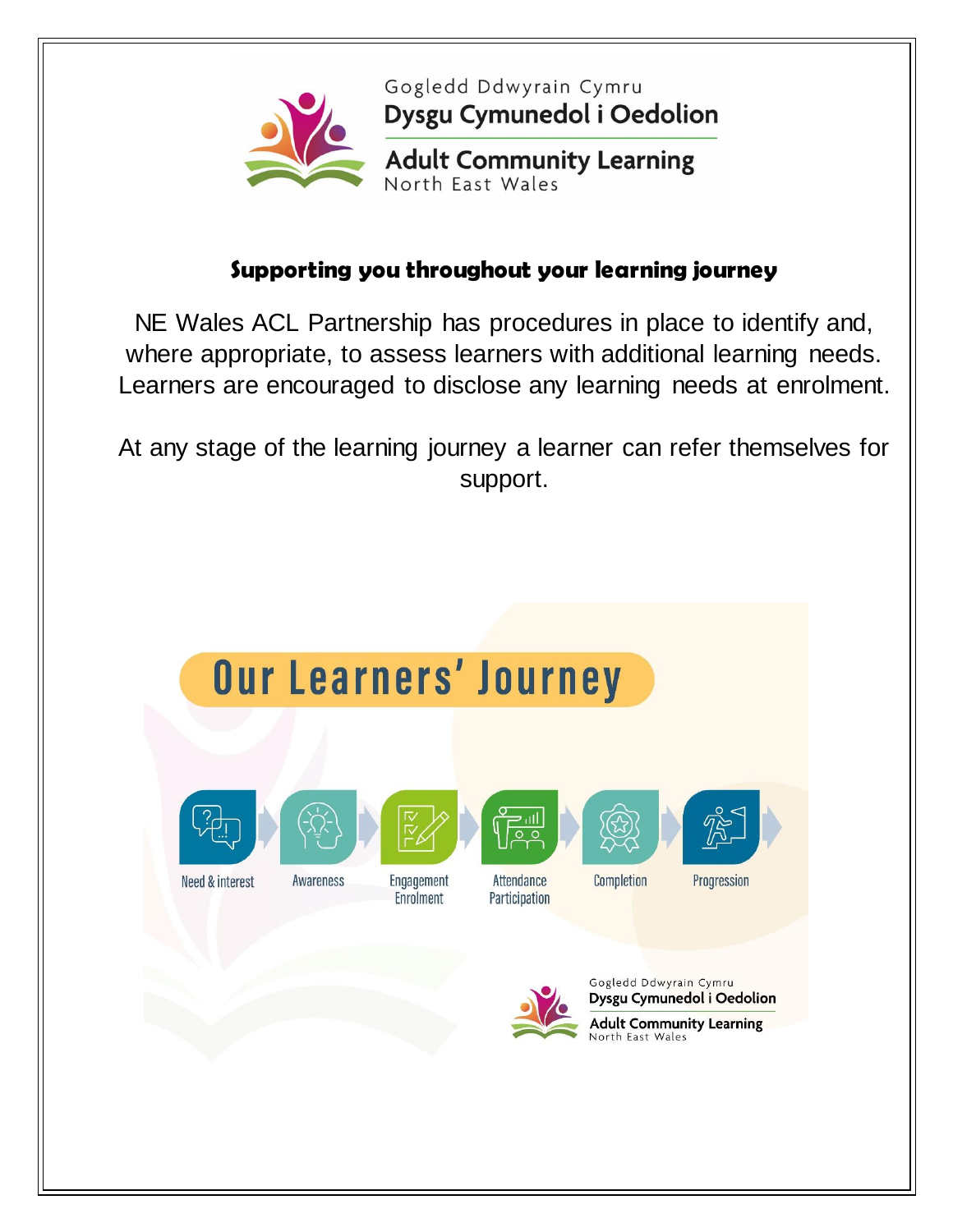# **Getting online**

 **Online enrolment form** Most providers will ask you to complete an enrolment form online. If you would like a paper copy then please ask. Tutors will be on hand to support you completing the form.

Please make sure you complete all sections and if you need any support – with anything, then let us know.



#### **Microsoft Teams**

A really good online guide can be found on the following link: [https://docs.microsoft.com/en-us/MicrosoftTeams/get-started](https://docs.microsoft.com/en-us/MicrosoftTeams/get-started-with-teams-quick-start?msclkid=0b348404cf6f11ec8de033fc38faa51d)[with-teams-quick](https://docs.microsoft.com/en-us/MicrosoftTeams/get-started-with-teams-quick-start?msclkid=0b348404cf6f11ec8de033fc38faa51d)[start?msclkid=0b348404cf6f11ec8de033fc38faa51d](https://docs.microsoft.com/en-us/MicrosoftTeams/get-started-with-teams-quick-start?msclkid=0b348404cf6f11ec8de033fc38faa51d)

#### **Zoom**

Lots of great tutorials on using Zoom, visit [https://learn](https://learn-zoom.us/show-me)[zoom.us/show-me](https://learn-zoom.us/show-me)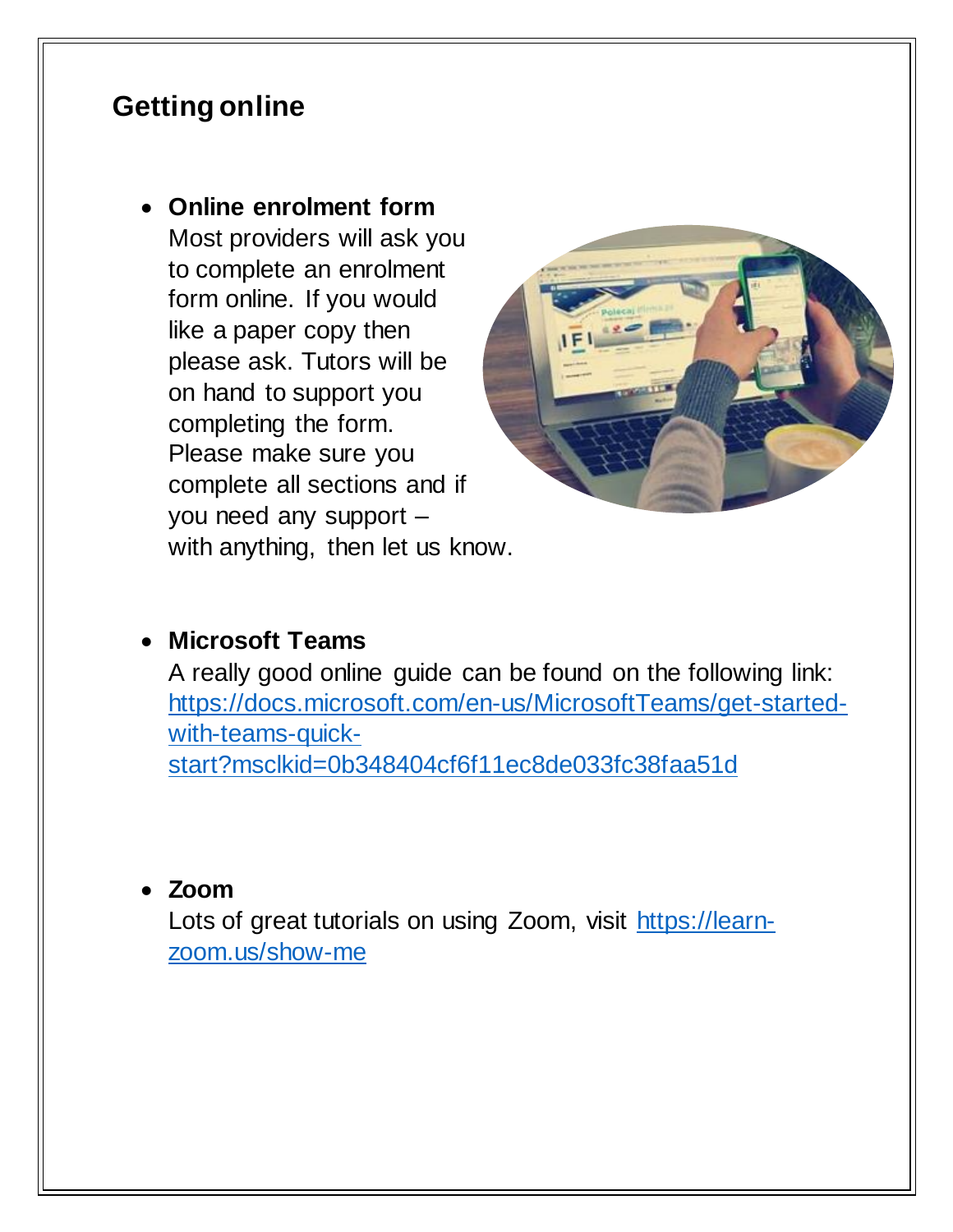# **Financial support**

We work with a number of organisations and specialists to make sure you have access to the latest advice and support available. Please see the link to a document produced by FLVC that is really very helpful! [https://www.groundworknorthwales.org.uk/training/north-east-wales-acl](https://www.groundworknorthwales.org.uk/training/north-east-wales-acl/)/

## **Additional Learning Needs**

This support may include:

- $\checkmark$  Advice and referrals to a range of specialist agencies that can support you
- $\checkmark$  Assistive equipment and mobility support
- $\checkmark$  Exam access arrangements or concessions
- $\checkmark$  Help with coursework and homework
- $\checkmark$  Help with learning in and out of class
- $\checkmark$  Tutorial support with a course tutor
- $\checkmark$  Welfare support and information
- $\checkmark$  Wellbeing
- $\checkmark$  Note takers or tape-recorded notes if you have any difficulty in taking notes
- $\checkmark$  British Sign Language Communication support
- $\checkmark$  Assistive hearing devices if you have a hearing impairment
- $\checkmark$  Specialist assistive or enabling software and resources

# **This is not an exhaustive list but should give you an idea that we can help, and if we can't we will know someone who can!**

*You can access any of the above services in several ways:*

- $\Rightarrow$  When completing your enrolment form
- $\Rightarrow$  Talk to your tutor, who can request support on your behalf
- $\Rightarrow$  Contact us at any time during your course

Contact details:

Tel: 07584 335409 (Michelle) Email: acl@wrexham.gov.uk *For Flintshire and Wrexham residents*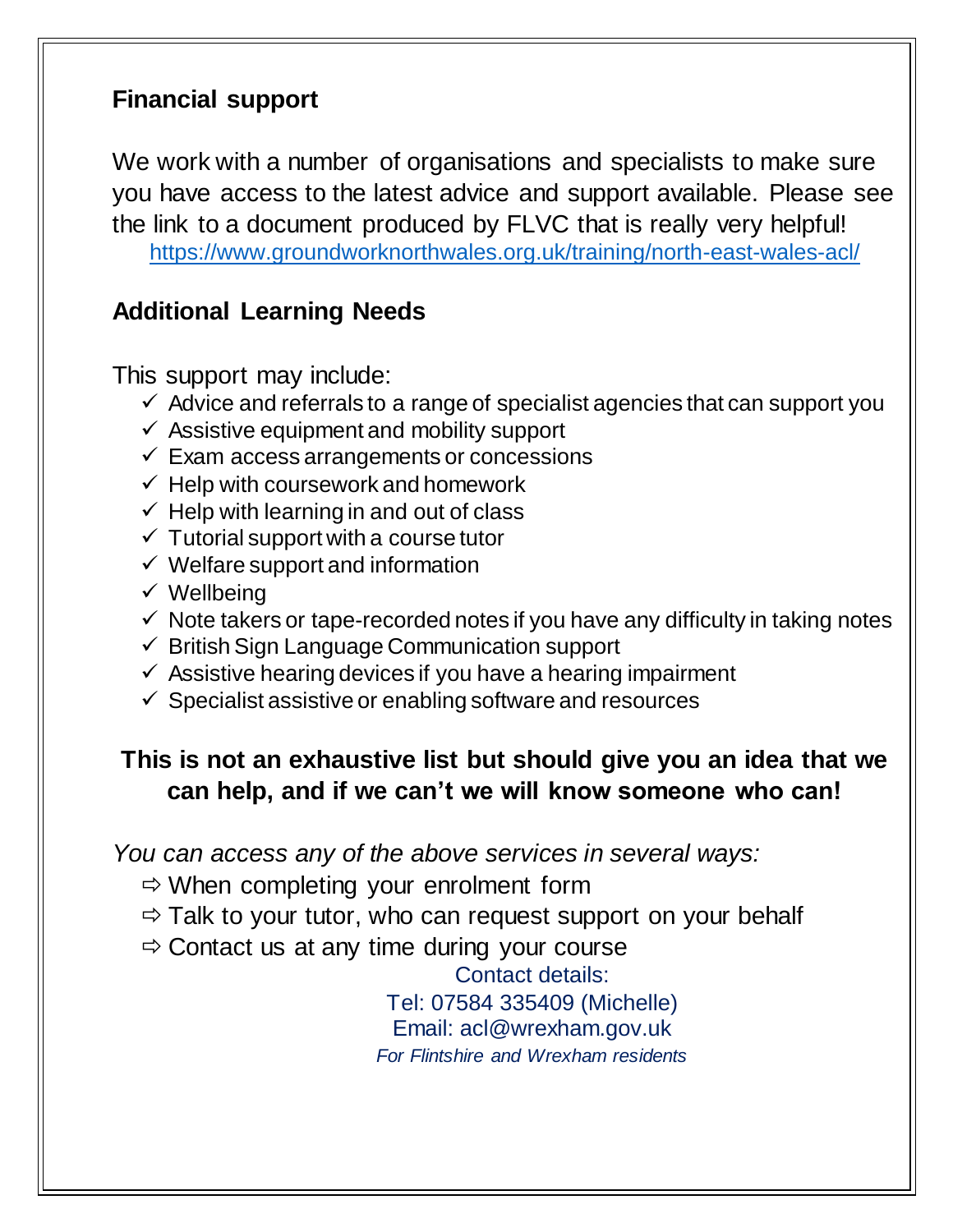# **Staying safe online**

We're committed to supporting all learners to stay safe online.

These internet safety rules can help to keep you safe online:

- $\checkmark$  Choose smart passwords.
- $\checkmark$  Check your privacy settings to protect your personal information.
- $\checkmark$  Watch out for phishing scams, especially when online shopping or managing your bank accounts online.



- $\checkmark$  Guard your personal details.
- $\checkmark$  Whilst working online, be aware of your surroundings. Remove personal items such as photos and anything that indicates where you live. Dress appropriately for learning and remember that information shared is confidential to the group.

Working online offers many benefits, however, we must all be aware of the dangers when it comes to being online and keep ourselves up-todate with the latest information and guidance. For information and advice on how to keep safe online, visit [www.getsafeonline.org](http://www.getsafeonline.org/)